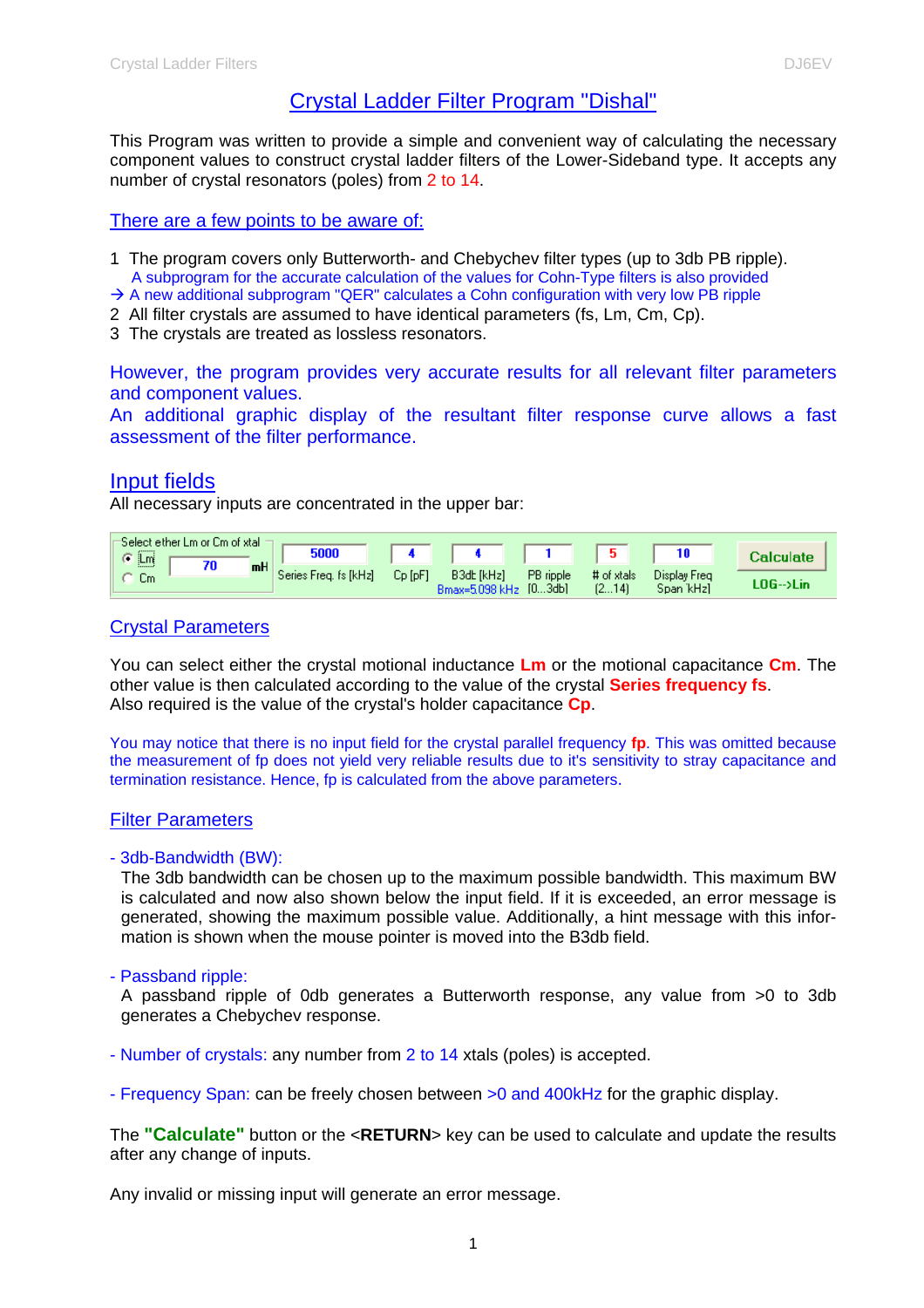# Result fields

### Xtal parameters

Here, the motional inductance  $\mathsf{Lm}$  and capacitance  $\mathsf{Cm}$  of the crystal is shown besides the respective series and parallel resonance frequencies fs and fp. The holder capacitance Cp is not shown here but can be read off the input field. The calculated motional Cm or Lm is displayed with a resolution of at least 6 decimal places. This has nothing to do with the actual accuracy but allows the representation of the exact crystal series frequency if these data are to be used in a simulation program.

### Filter parameters

The following parameters are shown in the upper part of this area:

the Filter type (Butterworth / Chebychev), the Passband ripple, the Source / Load Impedance, (appears in red colour when the Impedance is  $>3000$  Ohm) the number of xtals, and the resultant Center frequency

Also, the resultant bandwidth values are shown for: -6db, -20db, -40db, -60db, -80db, and -100db

### Coupling (Shunt) capacitances

These are the calculated values for the coupling capacitors to achieve the design bandwidth. The subscripts ("Ck12", "Ck23", etc.) describe their position between the respective xtals.

Note: The value for a respective Ck appears in red colour if Ck is smaller than 10pF.

### Tuning (Series) capacitances

These are the capacitors in series with the xtals to tune them to the common mesh frequency of the filter. Their subscripts ("Cs1", "Cs3", etc.) also describe their connection to the respective xtals.

Besides the capacitance values, the individual (always positive) frequency offsets of fs caused by the tuning capacitances are shown. If crystals with the respective frequency offsets can be supplied then the tuning capacitors can be omitted. The "reference frequency" for these offsets is always the frequency of xtal  $#2$  (and xtal  $#n-1$ ) in the filter – the only ones without a tuning (series) capacitance.

 $\rightarrow$  For more details see the part: "Mesh Frequency" (Appendix)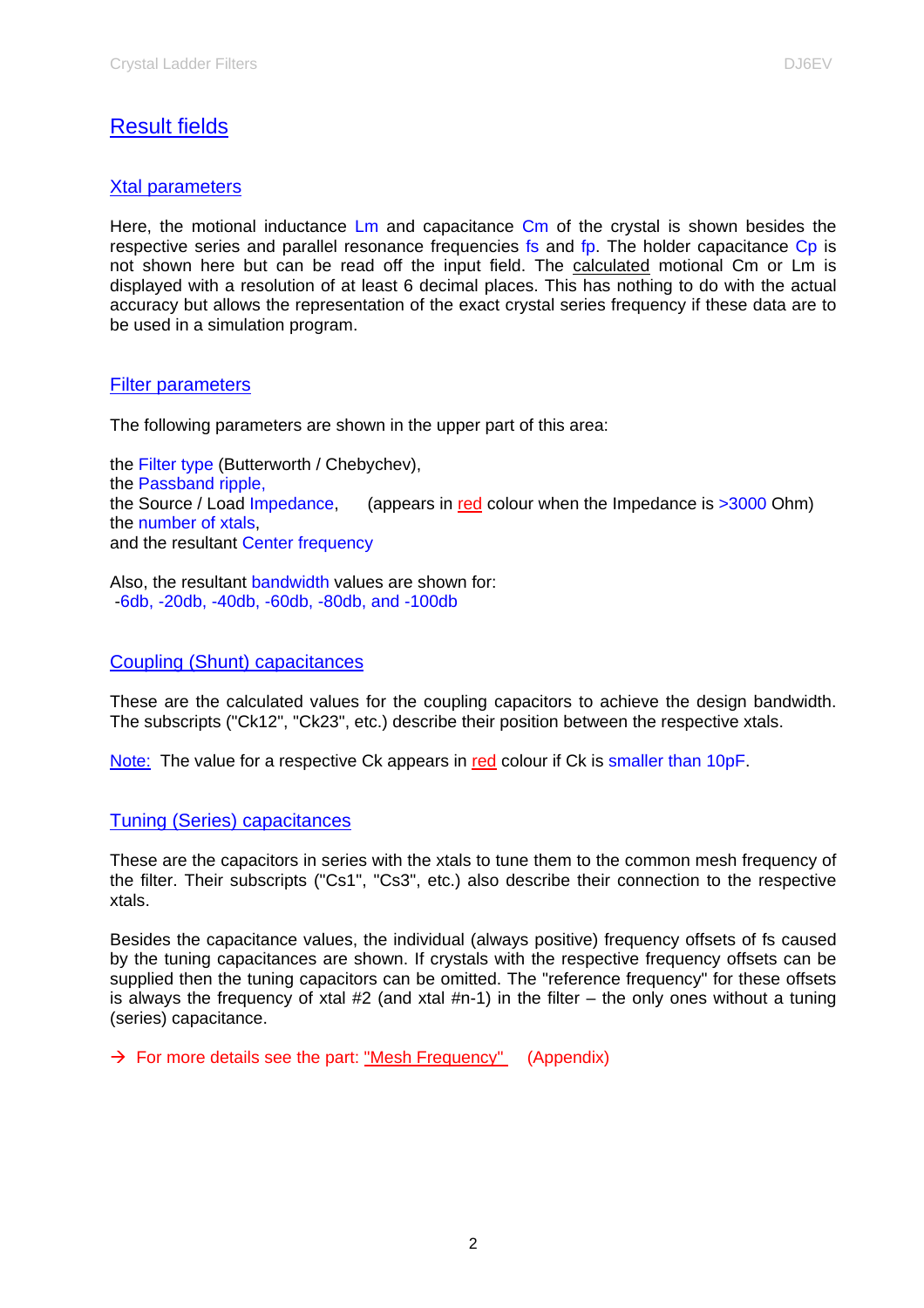This is sufficient because the topology for the Butterworth and Chebychev filters is always symmetrical. Therefore, the coupling capacitance Ck 1,2 is identical with Ck n-1,n, and so forth.

The following pictures of filters with odd and even numbers of poles illustrate this property.



A table with the complete filter schematics for all numbers of poles from 2 to 14 is provided at the end of the appendix for a comprehensive information regarding the assignment of the coupling and series capacitances.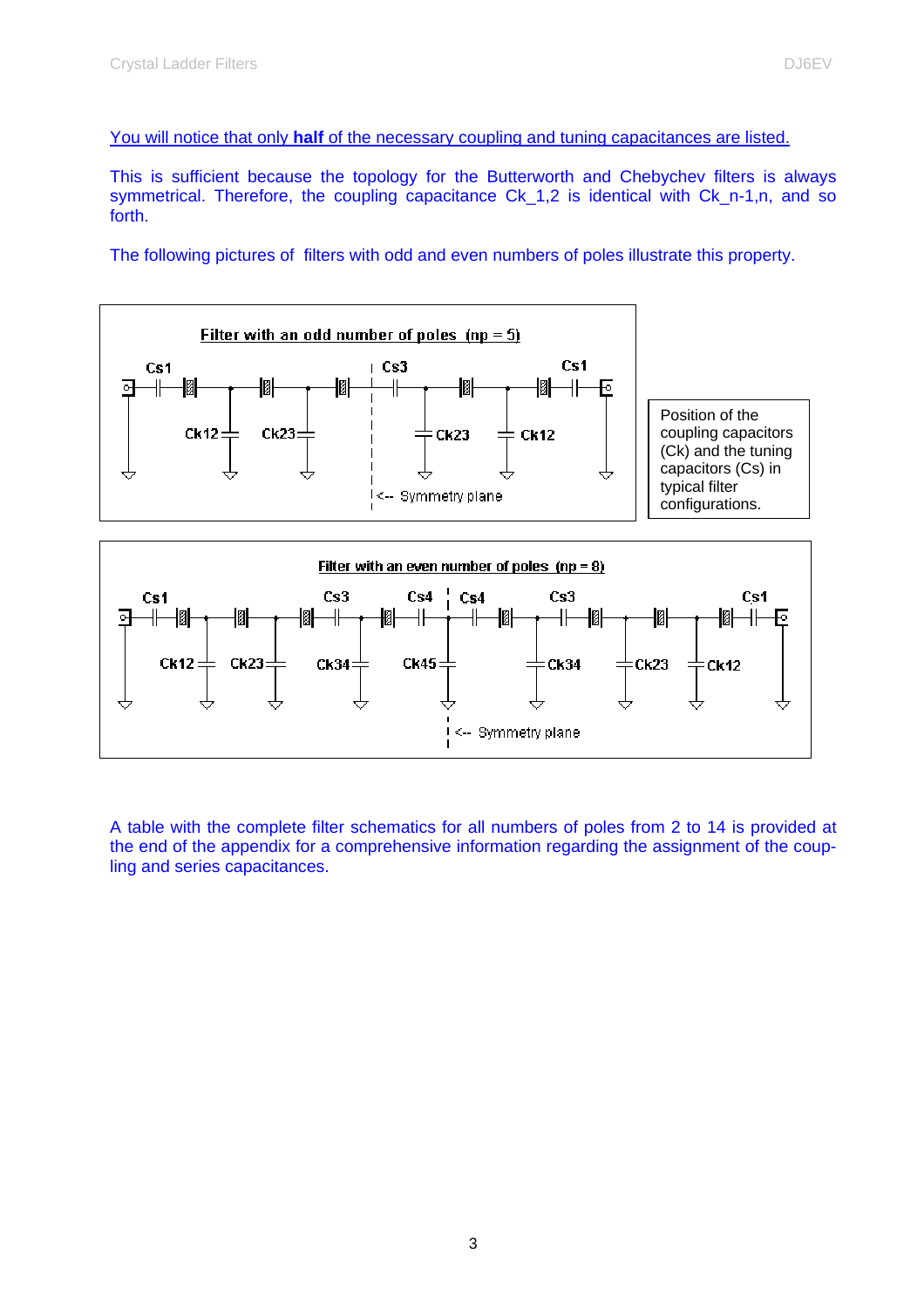# The Graphic Display

The graphic display field shows the resultant filter response curve. The filter curve is always centered on the calculated center frequency "fm". Based on the selected frequency span of up to 400kHz, the respective plus and minus frequency offsets are also displayed. The response curve can also be displayed with linear scaling by hitting the **LOG->Lin** button below the "**Calculate**" button in the Input bar.

The ultimate attenuation value is shown and will also appear as a red line if it is within the display range of 0 -100db. The median of the upper- and lower filter slopes is shown as a green line ("Symmetry Axis"). It shows the deviation of the filter curve from a symmetrical response.







|                                                                                                                                                                                                              |                                                                                                                                                                                                |                                                                                                                                                                                                                                                                        | Att(db) fLow(kHz) fHi(kHz) fret(kHz) Bw(kHz)                         |                                                                                                                                                   |  |  |  |
|--------------------------------------------------------------------------------------------------------------------------------------------------------------------------------------------------------------|------------------------------------------------------------------------------------------------------------------------------------------------------------------------------------------------|------------------------------------------------------------------------------------------------------------------------------------------------------------------------------------------------------------------------------------------------------------------------|----------------------------------------------------------------------|---------------------------------------------------------------------------------------------------------------------------------------------------|--|--|--|
| $\frac{-1}{-2}$<br>$\frac{-3}{-2}$<br>$-6$<br>$-10$<br>$-15$<br>$-20$<br>$-25$<br>$-30$<br>$-35$<br>$-40$<br>$-45$<br>$-50$<br>$-55$<br>$-60$<br>$-65$<br>$-70$<br>$-75$<br>$-80$<br>$-85$<br>$-90$<br>$-95$ | 5000,826<br>5000,758<br>5000,702<br>5000.555<br>5000, 354<br>5000,054<br>4999,668<br>4999,165<br>4998,500<br>4997,600<br>4996,349<br>4994, 525<br>4991.674<br>4986,674<br>4975,823<br>4935.363 | 5004,667<br>5004,686<br>5004,702<br>5004.740<br>5004,790<br>5004,858<br>5004,937<br>5005,026<br>5005,127<br>5005,238<br>5005,358<br>5005,488<br>5005,625<br>5005,769<br>5005, 918<br>5006,071<br>5006,227<br>5006,384<br>5006, 541<br>5006,698<br>5006,852<br>5007,002 | 5204,890<br>5047,238<br>5029,069<br>5022,083<br>5018,407<br>5016,153 | 3,842<br>3,929<br>3,999<br>4.185<br>4,436<br>4,805<br>5,268<br>5,861<br>6,627<br>7,638<br>9,010<br>10.963<br>13,951<br>19,095<br>30,095<br>70.708 |  |  |  |
| $-100$                                                                                                                                                                                                       |                                                                                                                                                                                                | 5007.148                                                                                                                                                                                                                                                               | 5014.639                                                             |                                                                                                                                                   |  |  |  |
| Ultimate Attenuation = $68,69$ db<br>6db / 60db shape factor = $7,191$                                                                                                                                       |                                                                                                                                                                                                |                                                                                                                                                                                                                                                                        |                                                                      |                                                                                                                                                   |  |  |  |
|                                                                                                                                                                                                              | $-5.00$ kHz                                                                                                                                                                                    | $fm = 5002.702$ kHz                                                                                                                                                                                                                                                    |                                                                      | $+5.00$ kHz                                                                                                                                       |  |  |  |
| Ultimate Attenuation = -68,7 db<br><b>Close Table</b>                                                                                                                                                        |                                                                                                                                                                                                |                                                                                                                                                                                                                                                                        |                                                                      |                                                                                                                                                   |  |  |  |
|                                                                                                                                                                                                              |                                                                                                                                                                                                |                                                                                                                                                                                                                                                                        |                                                                      | di6ev                                                                                                                                             |  |  |  |

The response curve, shown in the linear display The calculated results in tabular form. Here, they are shown as absolute frequencies vs. attenuation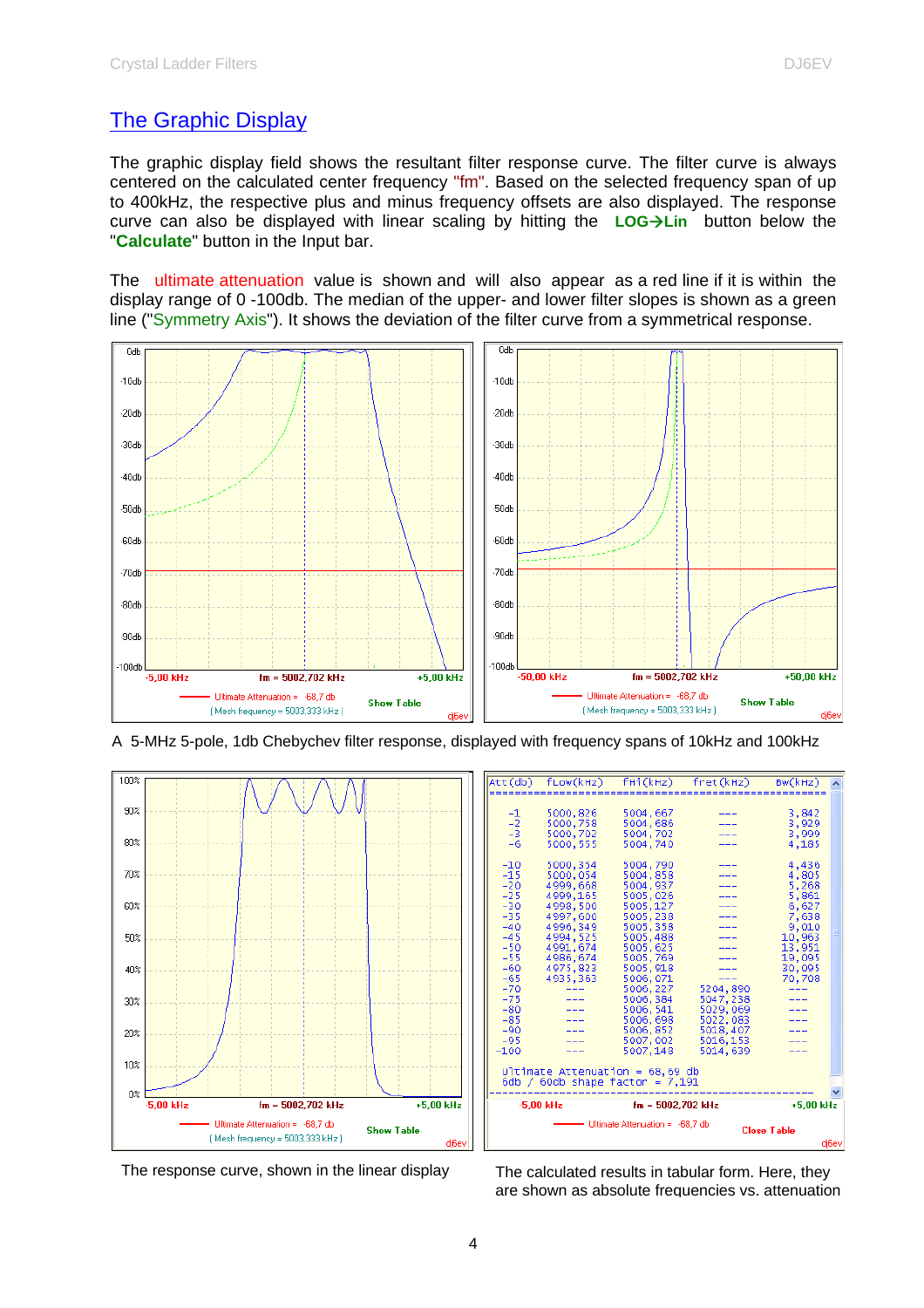# The Menu bar

| SaveWindow Cohn QER(G3UUR) Xtal Table LC-Match Cs2Cp Colours Info Help |  |  |  |  |  |  |  |  |  |
|------------------------------------------------------------------------|--|--|--|--|--|--|--|--|--|
|------------------------------------------------------------------------|--|--|--|--|--|--|--|--|--|

### **SaveWindow**

A click on this label generates a bitmap picture of the whole program window and saves it in the program folder as "Filter.bmp". To indicate that the picture is generated, the graphic display changes its colour for a fraction of a second. (A copy of this bitmap is also available in the Windows clipboard). All calculated data - including the value of the mesh frequency - and the response curve are contained in the picture and can be used for further evaluation. If several different pictures are required, one has to either rename the file (recommended) or to move it into another folder because any new picture is overwriting the existing one without warning.

## **Cohn**

Filter designs using the "minimum-loss" coupling method publicized by Seymour Cohn [7] have become quite popular – especially for CW filters – despite their known deficiencies like uncontrollable passband ripple and relatively high group delay distortion. The advantages are the simple design, using equal values for the resonators and the coupling capacitors, together with relatively steep filter slopes.

A click on this label opens a new window with a small program which is independent of the main program. It serves only as an easy-to-use calculator for the values of the coupling capacitance and the filter termination.

However, this program also applies the Dishal method, i.e., the effects of the crystal parallel capacitance Cp are accurately taken into account. Hence, it delivers equally exact calculation results for the coupling and termination values.

### **QER(G3UUR)**

G3UUR developed a new variant of the Cohn type filter which combines the simplicity of the equal coupling values for Ck with a dramatic reduction of the passband ripple and group delay distortion. As an example - the PB ripple of an 8-pole QER filter is just ~0.3db as compared with the extremelly high ripple of 5 to 6db of the equivalent Cohn structure. This "Quasi-Equi-Ripple" property (QER) is achieved by replacing the series end capacitances with a second xtal in parallel to each series end xtal as shown in the diagram. Also, the coupling coefficients and termination impedances are somewhat different as compared with a Cohn filter. The additional xtals do not change the effective number of poles of the filter.



A comprehensive information about this filter type can be found in the ARRL-Handbook 2010 [9] and in QRP Quarterly [10]. A simulation, comparing the passband response of an 8-pole Cohn filter with the response.of the QER structure, can be seen in the appendix.

Of course, the program also applies the Dishal equations for a correct calculation of the values for the coupling capacitances and termination impedances.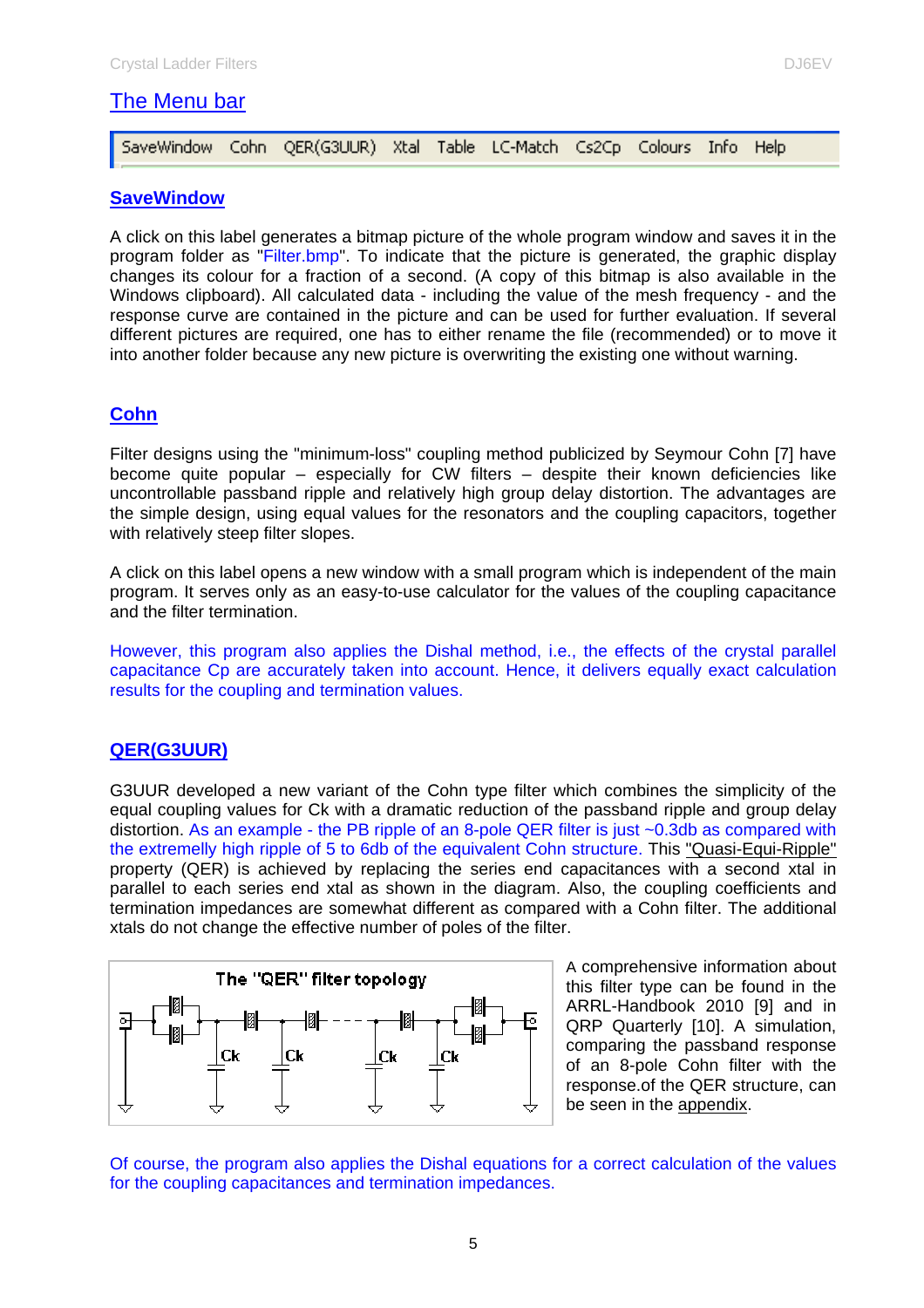### **Xtal**

Opens a drop-down menu, containing two programs for the easy calculation of the crystal parameters, and a third one for crystal tuning:

#### 3db-Method

This one is based on the values measured with a passive test set, using a precision signal generator and detector or a network analyzer. It assumes that the "3-db" method is used. A detailed description about this measurement method and how to construct such a very useful setup and it's application can be found on the web page of K8IQY under the title "Precision VXO" :

#### http://www.k8iqy.com/testequipment/pvxo/pvxopage.htm

This is just one example of the many available articles about crystal parameter measurements.

#### Note:

The 3db-method program expects the direct voltage ratio "Uout/Uin [%]" as an input to calculate the loss resistance Rm. If Rm is determined directly by substitution as decribed by K8IQY, then the input value for the above input field can be adjusted until the given Rm is shown in the result field.

#### G3UUR-Method

This is probably the most popular method, using an oscillator circuit with a switchable capacitor in series with the crystal which allows the calculation of the basic xtal motional inductance and capacitance. Its description can be found in many publications and on the Internet.

The updated program is not anymore using the simplified equations which lead to relatively high errors in the calculation of the xtal parameters. It now applies the accurate equations which take the influence of the Colpitts voltage divider capacitances (normally 470pF each) correctly into account. This yields results with better accuracy for the parameters.

However, it is possible to return to the simplified calculation method for compatibility by setting the values for the voltage divider capacitances in the program to "0" (zero).

Although the xtal loss resistance cannot be measured directly with this method, the oscillator amplitude level can be used as a good measure of the xtal quality factor and the resulting activity. This allows the sorting of the xtals according to their relative quality factors and to weed out bad xtals. Only a diode detector at the oscillator output stage and a high-resistance volmeter (DVM) are necessary for these comparative measurements.

#### Xtal Tuning

This program allows the calculation of individual series tuning capacitances to achieve equal mesh frequencies when the available xtals cannot be matched for identical series resonances. Its application with a calculated example is shown in the appendix.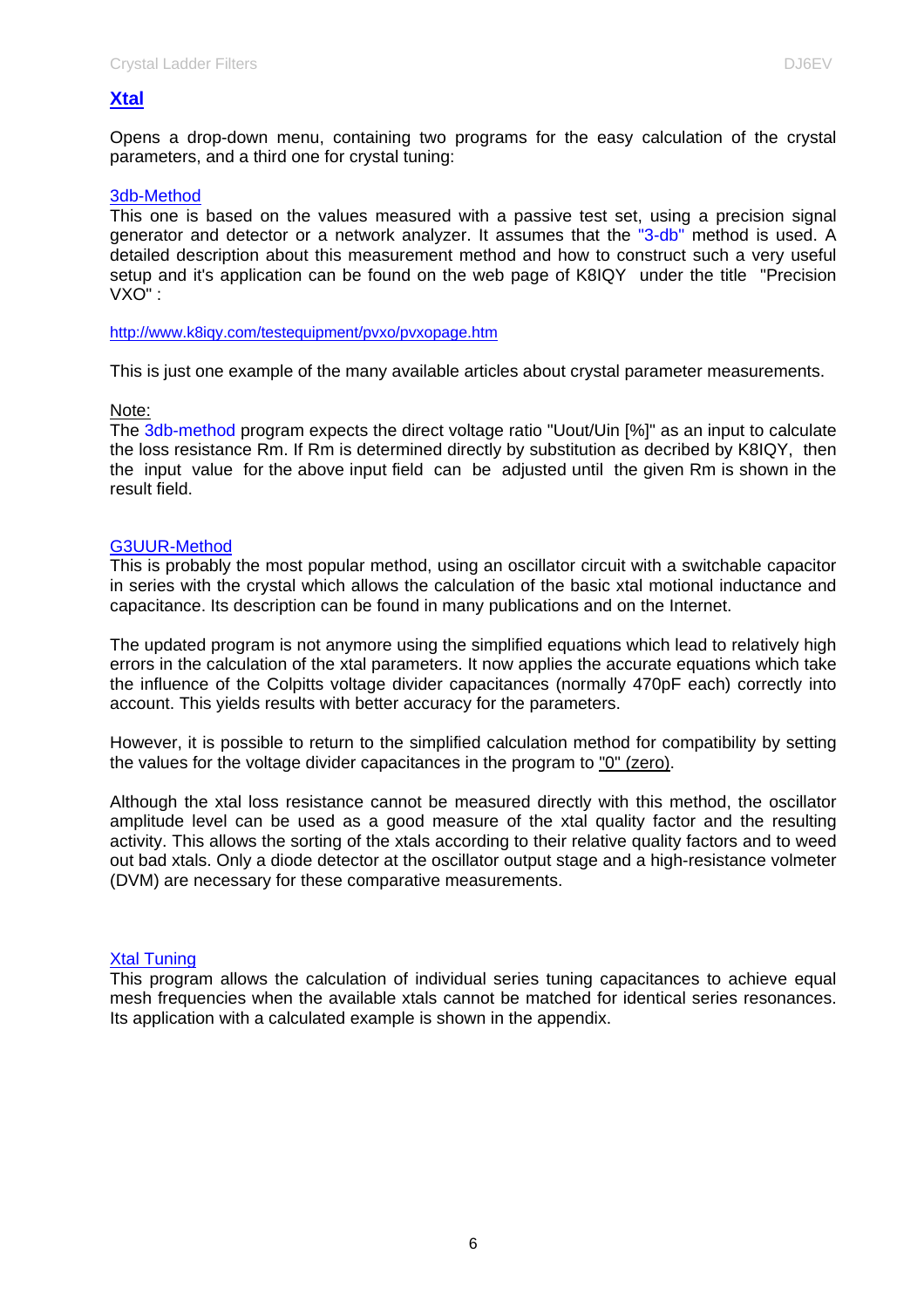### **Table**

The calculated results can also be displayed in tabular form. When "Table" is selected, then three fields are opened: "Relative Freqs", "Show/Close Table " and "Save Table as Text". Here you can switch to the table display which appears in the graphic area.

It may be more convenient to use the button "**Show Table**" below the graphic diagram which switches between the graphics and the table display. Clicking on "Relative Freqs" in the menu changes the table display between the representation of absolute and relative frequency values.

The table list can be saved as a text file "Tables.txt" in the program directory. In this case, the xtal- and filter parameters are added to the list, together with the values of all coupling and tuning capacitances.

### **LC-Match**

Selecting "LC-Match" opens a separate program window to calculate the values for an appropriate LC matching network to match the filter to the external source and load impedances. This may be a better choice for specific cases rather than the transformer method. Both possible versions for this network – the Low-Pass and the High-Pass topology and their values are shown. The calculation assumes resistive impedances and also requires that R1 is always smaller than R2. Otherwise, an error message is displayed. If the difference of the filter and external impedances is equal or smaller than 1:1.02 ( $\rightarrow$  return loss 40db), then the message "No matching network necessary" appears.

Note: When this program ist called, it will automatically take the frequency and termination values from the main program and calculate the resulting values for the LC networks. Of course, any other input values can be chosen for calculations after start-up.

### **Cs2Cp**

This subprogram can be used to transform the termination series capacitance Cs1 into its parallel equivalent. The termination impedance is also changed accordingly. At startup, the calculated values for frequency, impedance and Cs1 are taken from the main program but can be freely changed for a general application of the program.

### **Colours**

This add-on menu allows you to change the colours of the graphic display components.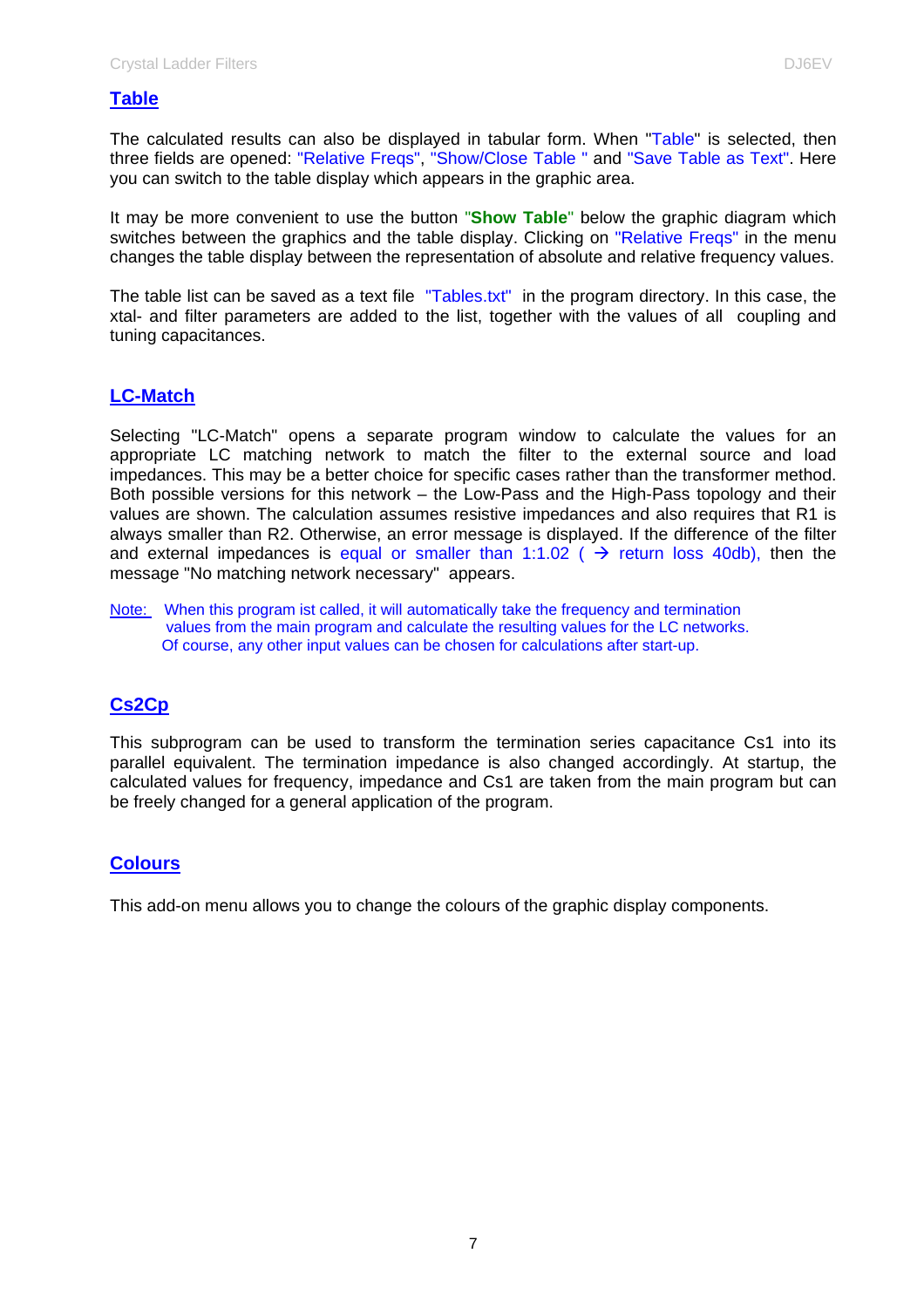## **Appendix**

### The filter "Mesh" and Center frequency

In normal bandpass filters of the mesh (ladder) type, the filter center frequency and the mesh frequency are identical. This is **not** the case with the ladder bandpass filters using crystals. (Thanks to Jack Hardcastle, G3JIR, who pointed this discrepancy out)

The reason for this is, once again, the inevitable parallel (holder) capacitance Cp which causes not only an asymmetry in the stopband but also in the passband. Thus, because the center frequency is defined as the median between the 3db points, the mesh frequency is always slightly higher in a lower-sideband ladder filter (in the upper-sideband topology it is always lower). The following picture of a 3-pole Chebychev filter illustrates this effect – here, the mesh frequency is 195Hz higher than the center frequency.



The mesh frequency is shown as a hint message whenever the mouse pointer is moved over either the "Center frequency" number in the Filter Parameter field or over the same number below the graphic display.

Note: If a picture is taken with "SaveWindow", the mesh frequency is shown below the graphic diagram instead of the "Symmetry Axis" label.

The values of the tuning C's provided by the program ensure equal frequencies of all meshes. Only, if any additional tuning of individual crystals is desired the following info might be helpful:

- 1) The filter mesh frequency is always defined by the second mesh in the filter (and the second last which is identical), being the highest frequency because the crystal is connected in series with the smallest coupling capacitances on both sides. All other meshes are then tuned to this reference mesh frequency with additional series tuning caps.
- 2) The application of the Xtal Tuning program in the "Xtal" menu for an individual tuning of xtal mesh frequencies is described in detail on the following pages.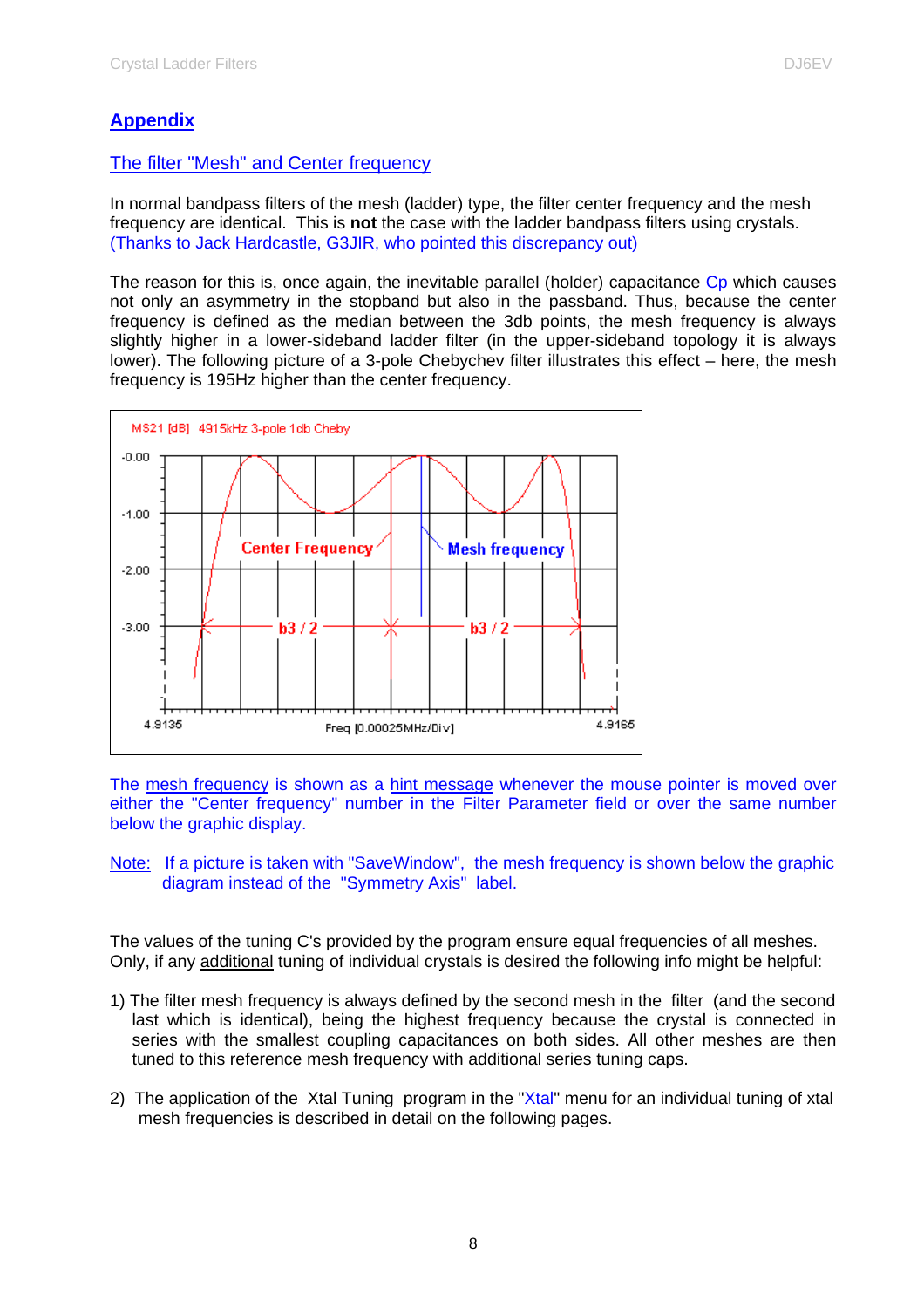### Crystal Tuning with the "Xtal Tuning" program

It is always recommended to select crystals with identical series resonance frequencies (and, of course, identical motional inductances) for a ladder filter. This makes the design of filters with the Dishal program extremely easy and yields results which provide the best fit to the theoretical response. The variation of the xtal frequencies should not exceed  $\pm$  2% of the desired bandwidth. A spread of up to  $\pm$  5% is only acceptable if larger ripple values can be tolerated.

However, there may be cases where only crystals with a wider frequency spread are available. Within certain limits, those crystals can be individually "tuned" with series capacitances which differ from the calculated values for the ideal case. For this purpose, the respective equivalent offset frequencies are shown in the Dishal program besides the values of the series (tuning) capacitances Cs\_x.

The xtal tuning program is very easy to use because the necessary frequency offset information is already provided by the Dishal program. The resulting filter passband curve may slightly deviate from the ideal one. This can be a small increase of the passband ripple, sometimes together with minor changes of bandwidth and center frequency. However, these effects are still negligible compared to the errors introduced by actual component tolerances and crystal losses. An explanation of the various reasons for this behaviour is beyond the scope of this description.

The tuning method is explained with a typical example.

| Let's assume 8 crystals with the following arbitrary series frequencies (kHz): |  |
|--------------------------------------------------------------------------------|--|
|--------------------------------------------------------------------------------|--|

#1: 4999.670, #2: 4999.895, #3: 5000.010, #4: 5000.120, #5: 5000.235, #6: 5000.320,  $#7: 5000.485, #8: 5000.680.$  (this is an unusually large total spread of 1010Hz)

We will construct an 8-pole filter with a 3db bandwidth of 2.5kHz and a ripple value of 0.5db, using the above crystals.

The first step is to select a crystal from the list which lies somewhere in the middle of the frequency distribution. Therefore, we take crystal #4 (5000.120kHz) for the reference mesh #2 which also defines the nominal series frequency **fs** for the Dishal program.

Now, we will first calculate the filter assuming identical crystals with the selected series resonance of  $5000.120$  kHz. Typical values for the motional inductance  $\text{Lm} = 70 \text{mH}$  and a holder capacitance of  $C_p = 3.7pF$  are used. The Dishal program will yield the following result:



The meshes #2 and #7 are the only ones without a series capacitance. They define the mesh frequency of the filter which is the highest due to the smallest coupling capacitances connected to them. Consequently, their frequency offset is Zero by definition and is not listed. All other crystals must be tuned to this mesh frequency by their series capacitances Cs1...Cs4.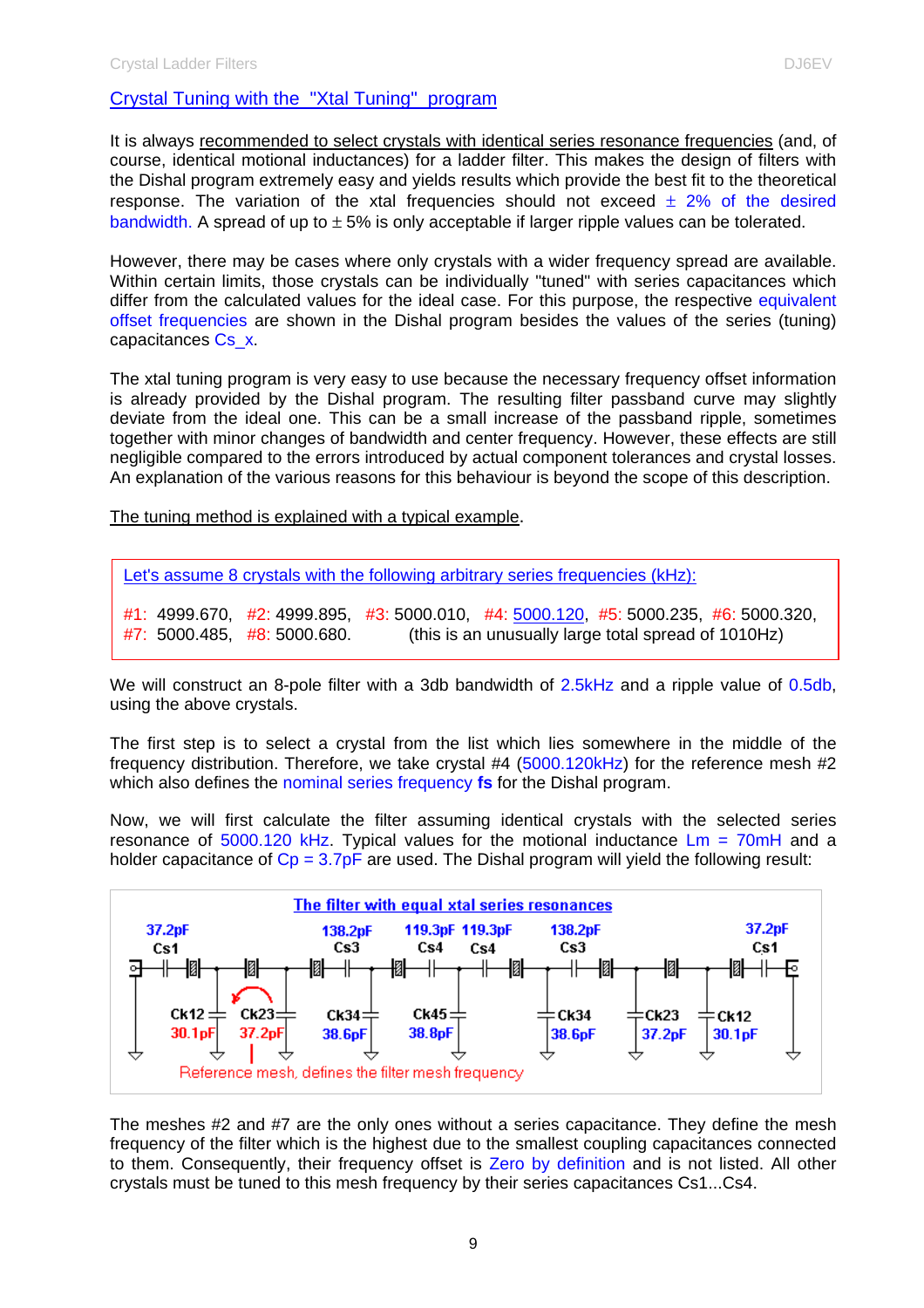The program provides us with the values of the coupling capacitors which define the filter properties and are also important for the calculation of the necessary tuning capacitors. The values for Cs1 to Cs4 in the above picture are of no interest because we must change them anyway due to the different crystal frequencies. However, in the list below, the corresponding frequency offsets are shown as well. These are needed for the tuning process.

| Tuning (Series) Capacitances (pF) |       |     |  |  |  |  |
|-----------------------------------|-------|-----|--|--|--|--|
| equiv. Freq. Offset (Hz)          |       |     |  |  |  |  |
| $Cs1 =$                           | 37.2  | 709 |  |  |  |  |
| $Cs3=$                            | 138.2 | 179 |  |  |  |  |
| $Cs4=$                            | 119.4 | 208 |  |  |  |  |

The values in the "equiv. Freq. Offset" fields are now used for the tuning procedure with the "Xtal Tuning" program. The values of the coupling (shunt) capacitors as shown above will not be altered.

We can now activate the "Xtal Tuning" program in the Menu drop-down list. For user convenience, all necessary initial parameters are automatically imported from the main Dishal program at startup. The only fields which should be changed in the tuning process are "Current Xtal Series Freq." and "Nominal Offset".

Since crystal #4 is used for mesh #2, we select the crystal #3 (5000.010kHz) for the mesh on the other side of the filter (mesh n-1 = #7). We know that this mesh is also defined with a nominal offset of Zero. We put the values for the frequency ('Current Xtal Series Freq.') and the 'Nominal Offset' into the Xtal-Tuning program and get the following result:

| Ck12 30,1 pF Ck23 37,2 pF <-- Reference Mesh (#2), defining Fmesh<br>Select either Lm or Cm of xtal.<br>5000,120 kHz Nominal Xtal Series Freq.<br>$G$ Lm<br>70<br>mH<br>3,7 pF Xtal Holder Capacitance Cp<br>C. Cm<br>5000,010 kHz Current Xtal Series Freq.<br>fF<br>14,47376<br>$Cm =$ | $\leftarrow$ Coupling values of mesh #2,<br>taken from the Dishal program<br>$\leftarrow$ This frequency is used as the<br>basic series freq. "fs" in the<br>Dishal program for the calcu-<br>lation of the coupling (and<br>basic series) capacitances. |  |  |
|------------------------------------------------------------------------------------------------------------------------------------------------------------------------------------------------------------------------------------------------------------------------------------------|----------------------------------------------------------------------------------------------------------------------------------------------------------------------------------------------------------------------------------------------------------|--|--|
| $-110$<br>Current - Nominal [Hz]<br><b>Nominal Offset in (Hz)</b><br>0<br>Actual Xtal offset [Hz]<br>110<br><b>Tuning Capacitance (pF)</b><br>217<br>∩alculate.                                                                                                                          | $\leftarrow$ The respective offset freq. as<br>calculated and shown in the<br>list for the series (tuning) Csx.<br><b>Special case here: Zero</b>                                                                                                        |  |  |

### **The mesh #7 requires a series capacitance of 217pF**.

We proceed further by looking at the end meshes (#1 and #8) which require the largest offset. It is obvious that we choose the crystals with the highest positive deviation from the nominal frequency of 5000.120kHz. These are the crystals #7 and #8 (5000.485 and 5000.680kHz). The required offset for the end meshes is 709 Hz. We put the numbers into the program and get:

| Select either Lm or Cm of xtal.<br>$F$ Lm<br>70<br>mH<br>O Cm.  | 5000,120 kHz Nominal Xtal Series Freq.<br>3,7 pF Xtal Holder Capacitance Cp | Because the crystal has already<br>an offset of 560Hz, an additional<br>tuning of only 149Hz is required. |  |  |
|-----------------------------------------------------------------|-----------------------------------------------------------------------------|-----------------------------------------------------------------------------------------------------------|--|--|
| 14,47376<br>fF<br>$Cm =$                                        | 5000,680 kHz Current Xtal Series Freq.                                      | The value of the calculated<br>series-C is therefore 189 pF.                                              |  |  |
| 560<br>Current - Nominal [Hz]<br>149<br>Actual Xtal offset [Hz] | <b>Nominal Offset in (Hz)</b><br>709                                        | For the crystal with 5000.485kHz<br>at the opposite end of the filter,                                    |  |  |
| <b>Tuning Capacitance (pF)</b>                                  | Calculate<br>189                                                            | the program yields 80.1 pF to<br>achieve the same nominal offset.                                         |  |  |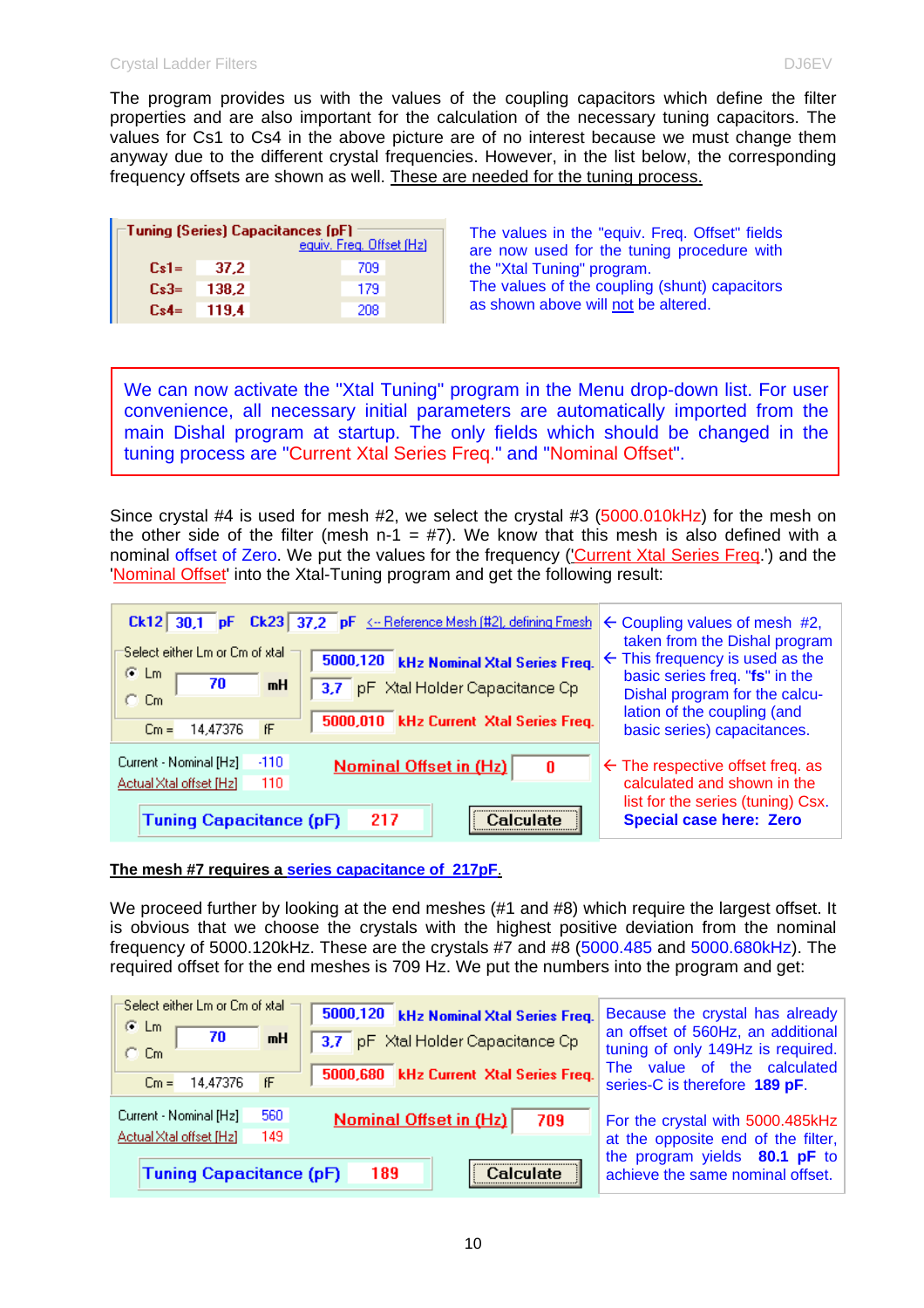### We can now calculate the rest of the necessary tuning capacitances which produces this filter **\***:



This is just one example of how to proceed with crystals having different series frequencies. The degree of freedom is limited by the fact that the crystals can only be pulled upwards in frequency by capacitors. Therefore, it can happen in the process that the starting values lead to a situation where the inherent crystal offset is already larger than required by any of the filter meshes. In this case, we have to repeat the whole process with a higher crystal frequency as the starting value.

However, any recalculation can be performed in a very short time frame with the two programs.

The crystals should not be shifted excessively in frequency. The crystal quality factor Qu is reduced with an increasing offset, i.e. decreasing value of the series capacitance. Hence, a warning is given by the program when the capacitance value goes below 10pF.

Of course, there are other proven tools available for the calculation and tuning of individual filter meshes. Wes Hayward, W7ZOI has written such a tool to calculate the necessary values with the program "FineTune" which comes with the book "EMRFD" [5] as part of "LADPAC2002" or its older counterpart "MeshTune" (DOS) which was supplied with the book "RF Design" [6]. Because the approach is very different from the method used here, it is recommended that you read the respective introductions carefully.

Somebody with a fearless mind wanting to construct nearly ideal filters by tuning each individual mesh should read the article by J. Makhinson, N6NWP [8] which describes the basics and the necessary steps in detail. However, it should be noted that N6NWP is also using crystals with more or less identical parameters as a starting point. His "fine-tuning" is performed to compensate for all tolerances to achieve such excellent filter responses as shown in his article. This is quite time consuming and requires numerous accurate measurements as well.

**<sup>\*</sup>** The filter could also be designed without any tuning capacitors if we had a set of crystal pairs with the frequency offsets as calculated by the Dishal program. However, the crystals must still have more or less identical values for  $\textsf{Lm}$  /  $\textsf{Cm}$  (max.  $\pm$  2%). In this example, the required crystal frequencies would be:

| $2x 5000.120kHz$ for the meshes 2 and $7(n-1)$ | (as the reference frequency fs)                                                          |
|------------------------------------------------|------------------------------------------------------------------------------------------|
| 2x 5000.829kHz for the meshes 1 and 8          | $(+ 709$ Hz)                                                                             |
| $2x\,5000.299$ kHz for the meshes 3 and 6      | $(+ 179$ Hz)                                                                             |
| $2x\,5000.328$ kHz for the meshes 4 and 5      | $(+ 208$ Hz)                                                                             |
|                                                | Even here, we get some deviations from the ideal passband, but they are extremely small. |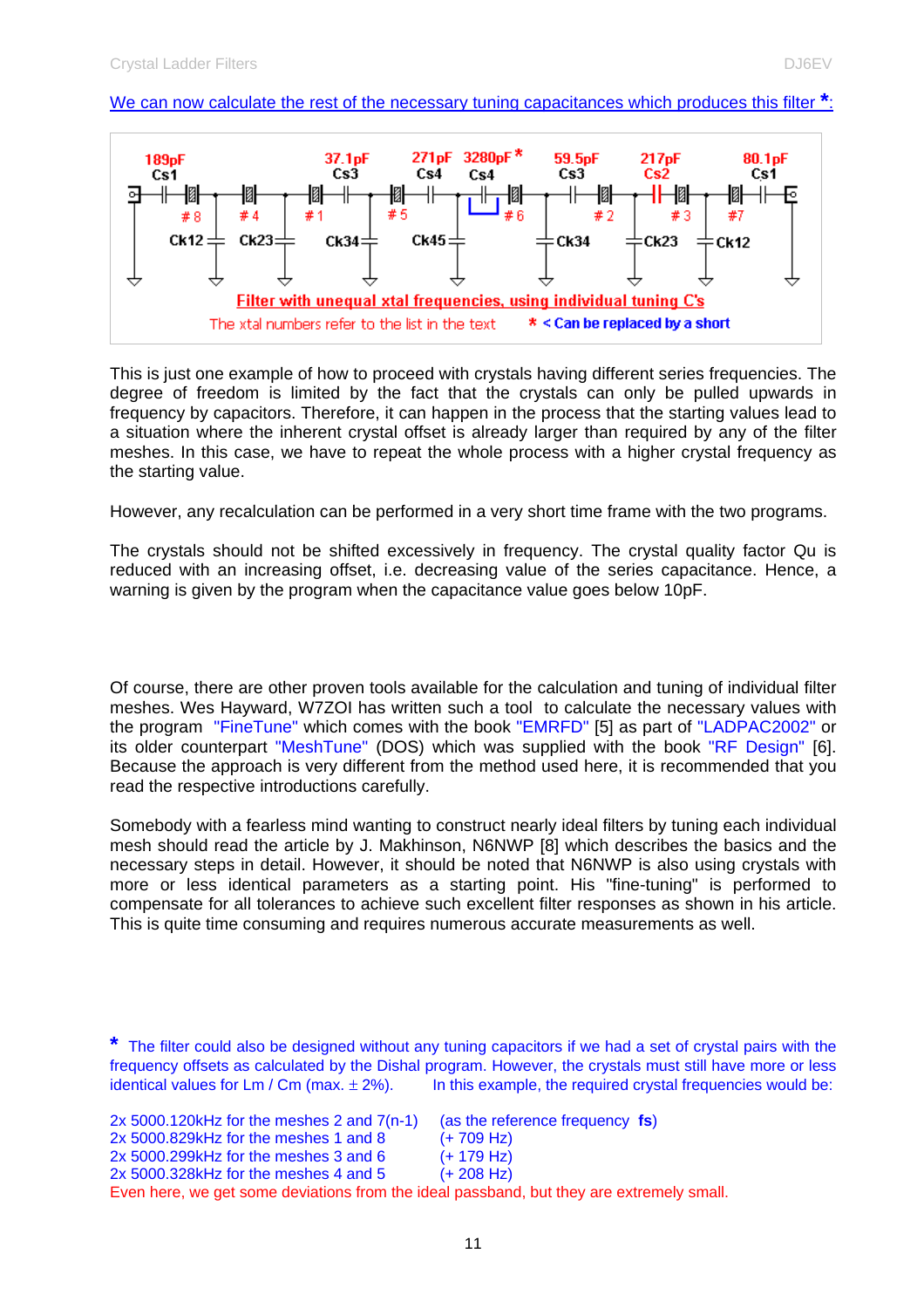### Quasi-Equiripple (QER) – Filter vs. Cohn-Filter



The picture shows the response curves of an 8-pole 2,5kHz wide ladder filter with lossy xtals for the classic Cohn configuration in comparison with the QER filter which uses a slightly different topology.

The extreme ripple of more than 5db and the narrow resonance peaks make the 8-pole Cohn filter practically useless for SSB operation. The QER filter, however, shows a ripple value of less than 0.5db and an even smaller insertion loss.

### Some practical hints

The program "Dishal" assumes lossless components for the filter calculation.

Of course, actual filters exhibit an insertion loss and rounding of the passband edges due to the losses in the crystals (loss resistance Rm) and, to a minor degree, losses in the capacitances. This leads to a slightly smaller 3db-bandwidth than calculated. However, this effect is normally very small compared to the deviations caused by component tolerances. An example: a 4915kHz 8-pole filter was designed for a 2.4 kHz bandwidth at 3db, and showed a real bandwidth of 2.36 kHz. At 6db down, the difference was even less (<20Hz). If you need a guaranteed minimum bandwidth then you should simply use the desired 5- or 6db bandwidth of a filter as the design (3db) bandwidth.

And there is also the influence of the crystal holder stray capacitances in the order of 1.5 to 2pF, together with stray capacitances of the leads (also ~1 to 2pF), which must be subtracted from the calculated coupling capacitances.

It is always very helpful to transfer the calculated data into a good simulation program. Thus, one can verify the ideal filter curve by defining lossless crystals, and investigate the influence of real losses and deviations from the ideal capacitance values and termination resistances.

Horst Steder, DJ6EV November 2007 (revised January 2009) Revised May 2010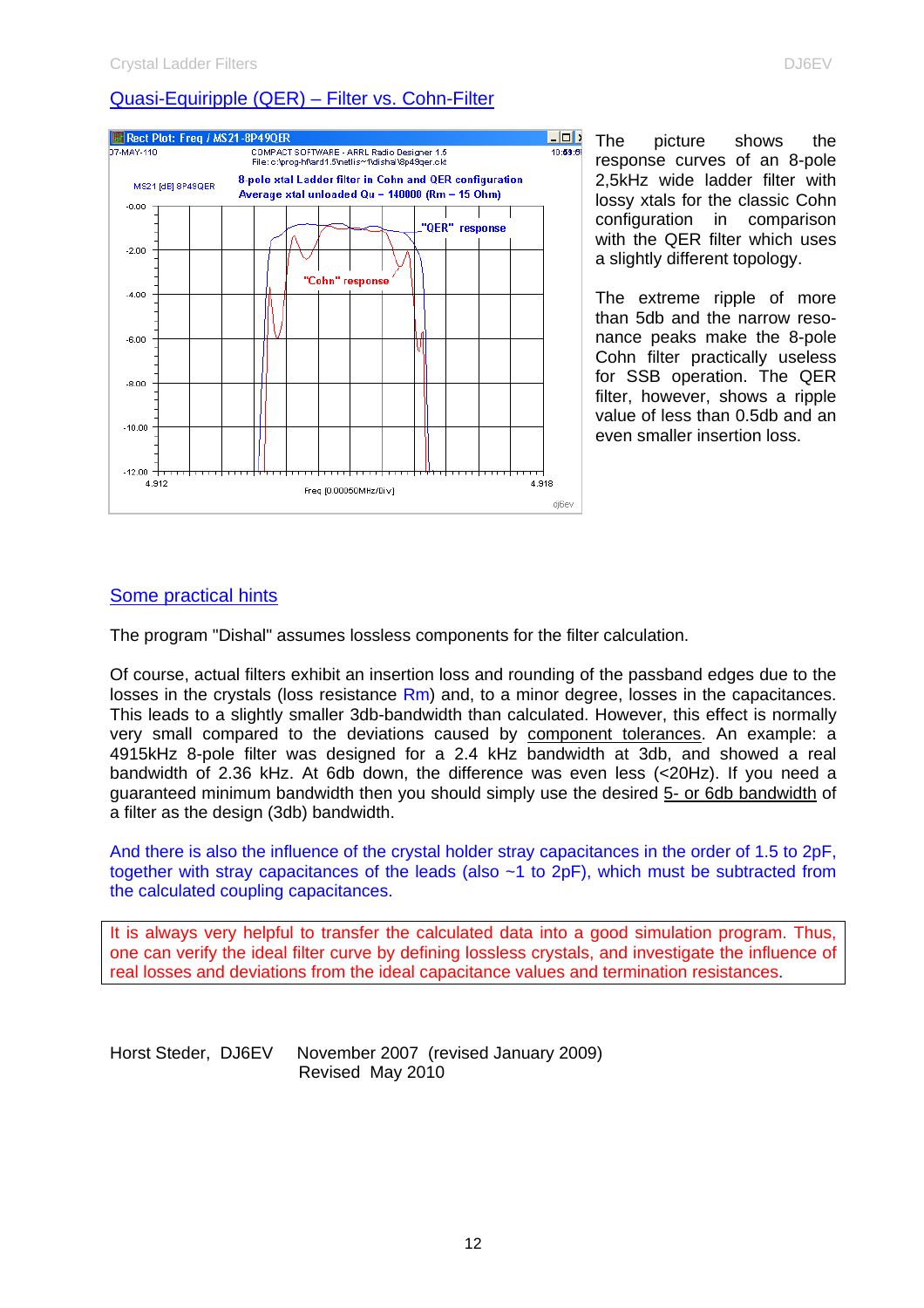#### Acknowledgement

My special thanks go to Jack Hardcastle, G3JIR, for the many productive discussions and exchange of ideas over the past years regarding this interesting topic. He also motivated me to overcome my laziness and transfer my age-old DOS program into this Windows version, and to add various tools to it during the recent months. His work laid the fundamentals for the algorithms which led to the current program versions.

I also like to thank Dave Gordon-Smith, G3UUR, for many valuable tips regarding the improved version of the oscillator method and my Dishal implementation of his QER filter model.

#### References (besides many other sources)

- [1] "Calcul et realisation des filtres à quartz en echelle" Patrick Magnin F6HYE, Bernard Borcard F3BB Radio – REF, April 1990
- [2] "Computer aided ladder crystal filter design" Jack A. Hardcastle G3JIR Radio Communication, May 1983
- [3] "Two new equations for the design of filters" M. Dishal Electrical Communications , Vol.3, December 1955
- [4] "Modern network theory design of single-sideband crystal ladder filters" M. Dishal Proceedings of the IEEE, Vol.53 , September 1965
- [5] "Experimental Methods in RF Design" ("EMRFD") W. Hayward, W7ZOI R. Campbell, KK7B B. Larkin, W7PUA ARRL publication No.288, 2003
- [6] "Introduction to Radio Frequency Design" Wes Hayward, W7ZOI ARRL publication No.191, 1994-96
- [7] "Dissipation Loss in Multiple-Coupled-Resonator Filters" Seymour B. Cohn Proceedings of the IRE, August 1959
- [8] "Designing and Building High-Performance Crystal Ladder Filters" Jacob Makhinson, N6NWP QEX No.155, January 1995
- [9] "Crystal Filter Design" ARRL HANDBOOK 2010, Chapter 11.6.2
- [10] "Further Thoughts on Crystal Ladder Filter Design" Dave Gordon-Smith, G3UUR The QRP Quarterly, Spring 2010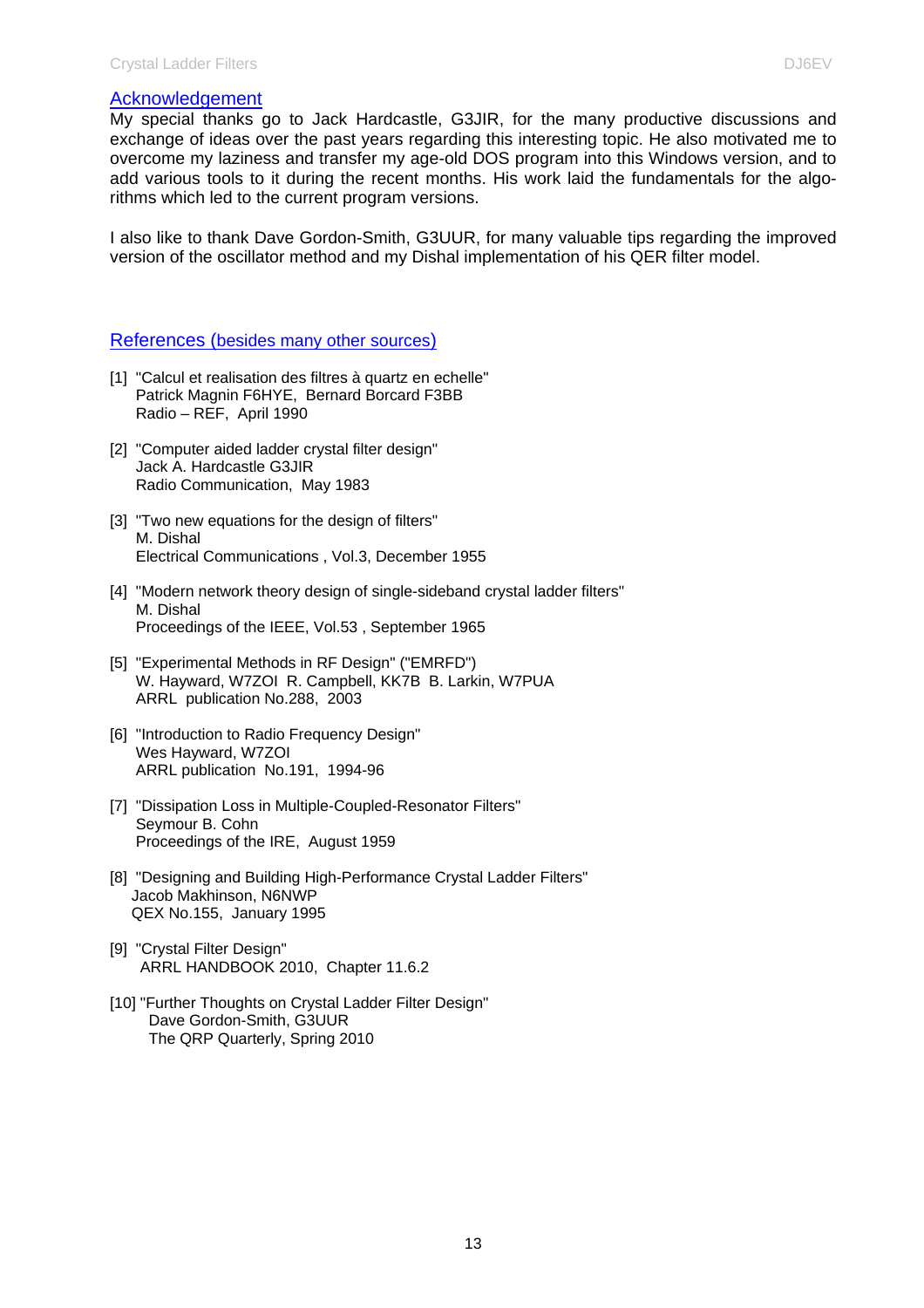Crystal Ladder Filters **DJ6EV** and the control of the control of the control of the control of the control of the control of the control of the control of the control of the control of the control of the control of the con

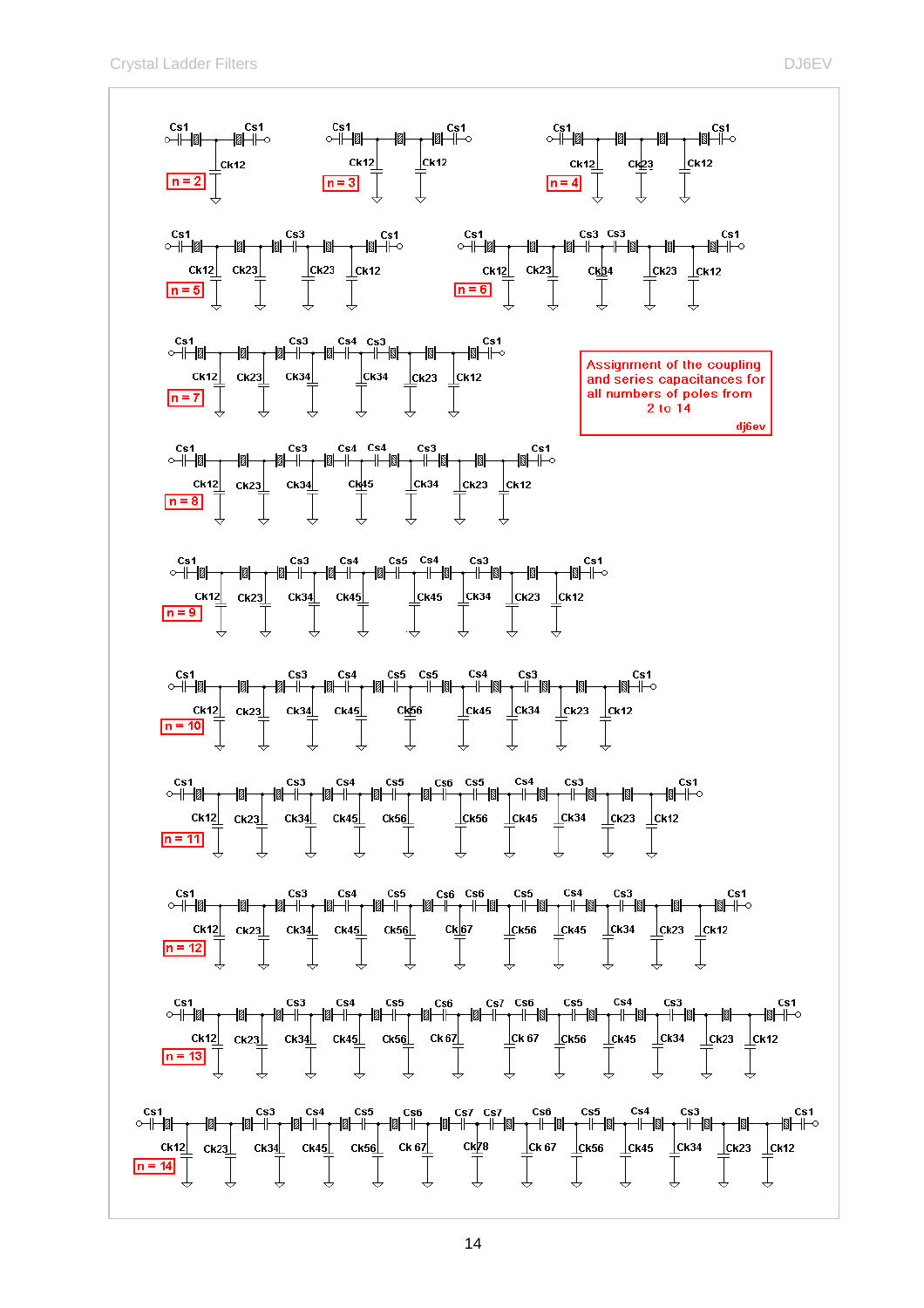# New Calculator for the 3db Method

The 3db calculator as implemented in the Dishal program has been extended to allow the input of not only the voltage ratio "Uout/Uin[%]" but also the direct input of the attenuation in "db".

The user can chose between these two inputs by selecting one of them with the corresponding RadioButton.

Furthermore, a CheckBox has been implemented besides the Loss Resistance field to input the crystal loss resistance Rm directly if this value has been found by a substitution measurement. The RadioButtons are blanked out when the box is checked, thus preventing any input of attenuation. All values are recalculated and the result fields are updated. The pictures show both input modes:



The texts in all active input fields always appear in **green** color, the result fields are **red**. Hence, changing the input method changes the colors of the affected fields accordingly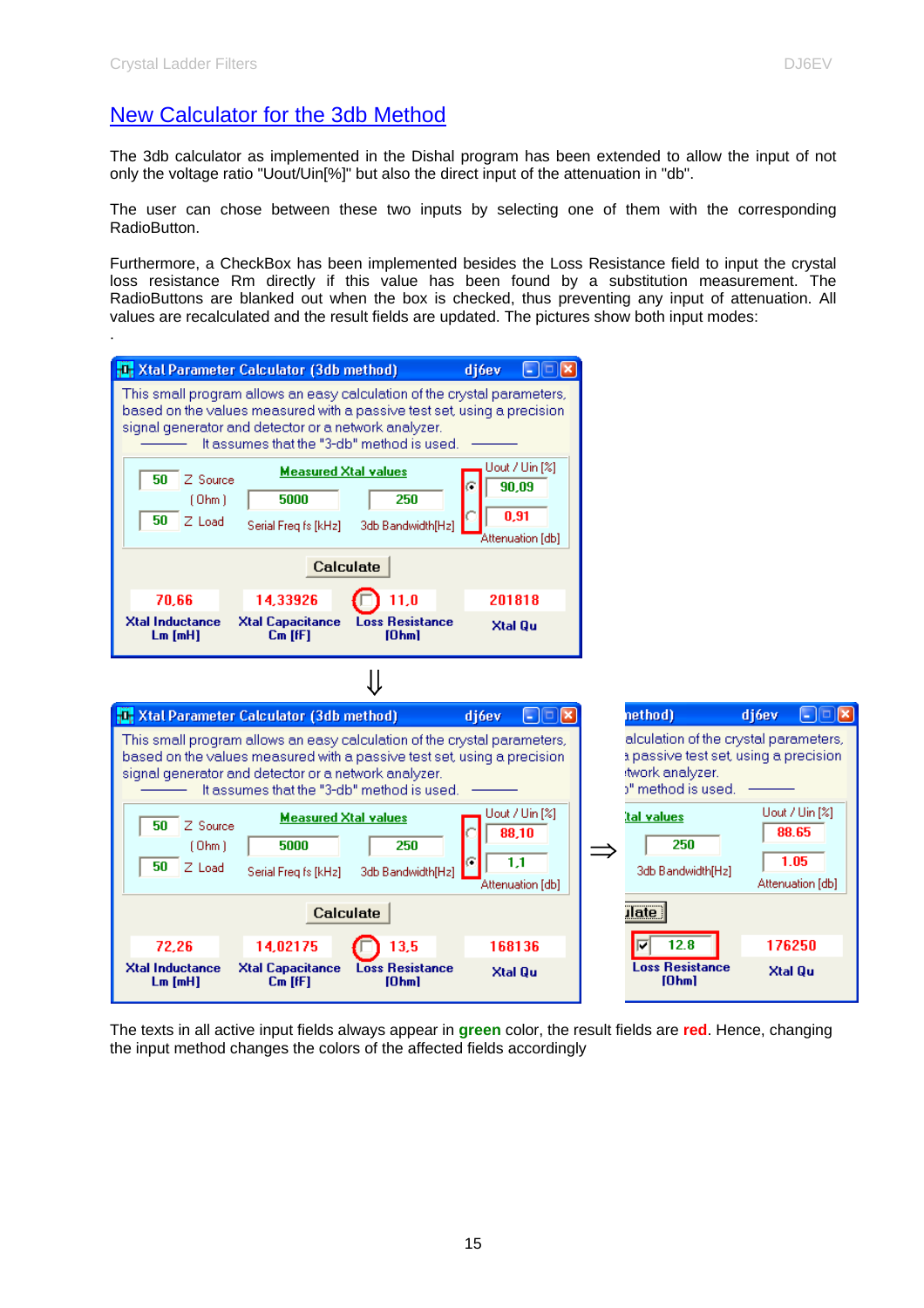### **Automatic generation of Netlists for GPLA- , ARD- and LTSpice Simulators**

The version 2.0.5.2 generates netlists automatically in the background each time a calculation is performed. The lists are generated for three simulators, the ARRL Radio Designer (ARD, the GPLA program by W7ZOI (part of the LADPAC package) and the popular LTSpice simulator. For this purpose, three folders are generated at the first start of the Dishal program:

 **"GPLA\_Files", "ARD\_Files" and "SPICE\_files"**

This allows a very convenient way to analyze the calculated filter with real losses. Therefore, the xtal Q is preset to a default value of 100000 in all lists. Of course, this can be changed to any other value.

#### **GPLA Netlist: (\*)**

The netlist is saved in "GPLA\_Files", always as "Startfile.cir". The program **gpla08.exe** (must be located in this folder) automatically loads this file at the start. The curve can be shown using the **"Plot"** command.



The component values can now be changed as desired using the edit field on the right side. However, GPLA does not allow individual parameters for the xtals (they are always assumed to be identical). The list can be saved using any desired name with the "File / Save As" command.

The subprograms **"Cohn"** and **"QER(G3UUR)"** generate netlists as well. Because GPLA does not accept the special QER topology (no parallel xtals allowed), a trick was used with two xtals in series for the inner meshes. This leads to halving the coupling cap values and doubling the termination impedance to display the correct frequency response. Thus, the values in the Dishal QER program window are the correct ones to be used for an actual design.

GPLA is a part of the software package "LADPAC2008", which can be found on the CD of the "EMRFD" book **[5]**. It can also be downloaded from the Internet for owners of the EMRFD book. The download link: http://w7zoi.net/emlad08\_123.html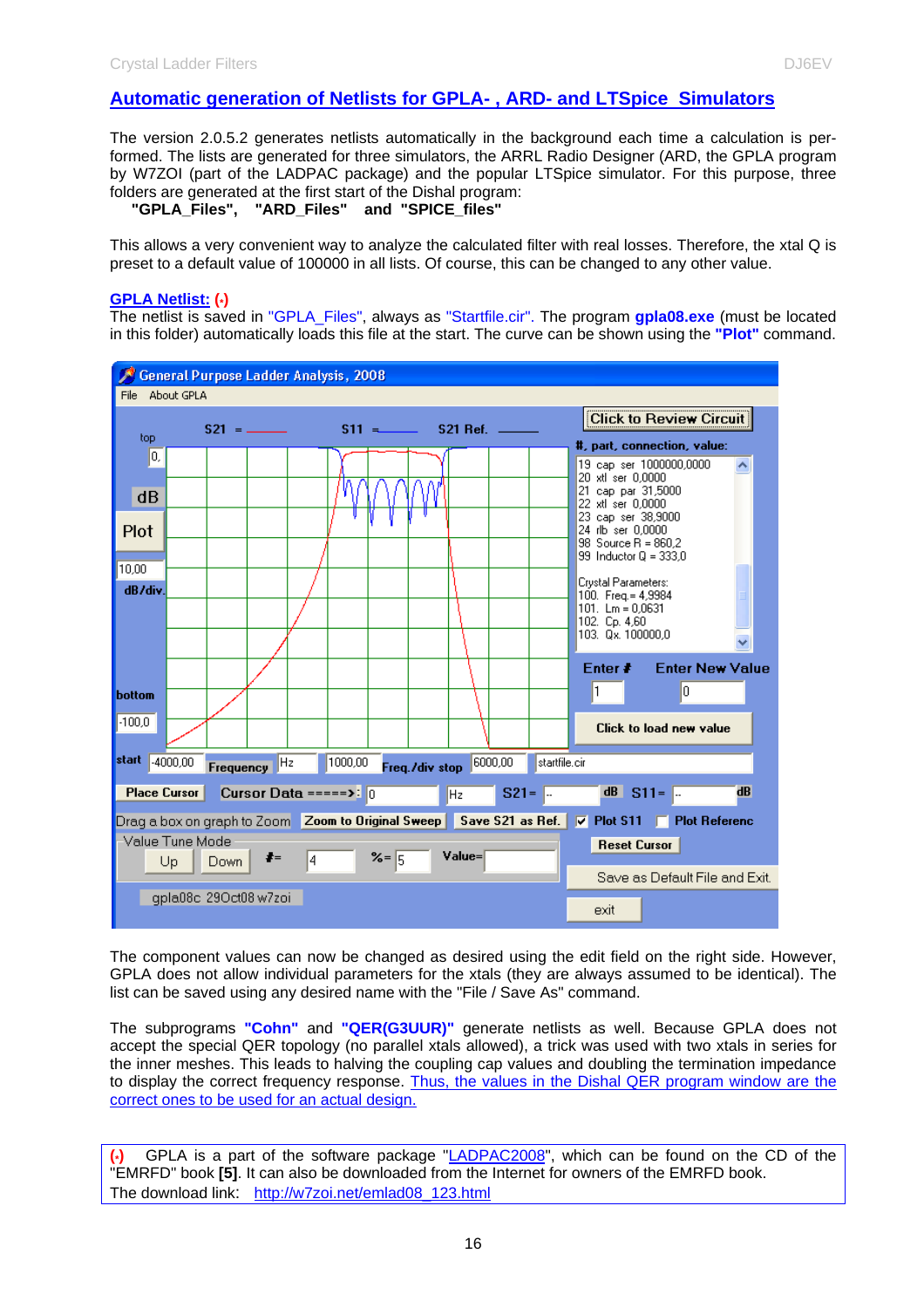The ARRL simulator accepts comments which allows the implementation of meaningful headers and additional information. The list is saved in the folder "ARD\_Lists" with a name reflecting the filter type, a 3-digit number for the filter frequency (resolution 0.1MHz) and the number of poles. The filter types are shown as follows: 'T'  $\rightarrow$  Chebychev, 'B'  $\rightarrow$  Butterworth, 'C'  $\rightarrow$  Cohn, and 'Q'  $\rightarrow$  QER.

An example: "T049 p8.ckt" is a ~4.9MHz Chebychev filter with 8 poles.

The old DOS "8.3" restriction (max. name length=8) limits the information contained in the file names.

#### **In addition to that file, a copy is generated in the Windows "Clipboard", which allows a very convenient transfer into the ARD via the "File / New", "Edit / Paste" commands**.

An example for such an automatically generated list is shown here:

| xtal 120 130<br>:−−−1<br>130 140 c=Cs1<br>cap<br>*** 8 pole Chebuchev Filter; b3=2.5kHz ***;<br>140<br>$0 c = Ck12$<br>cap<br>xtal 140 150<br>;---2<br>150 160 c=Cs2<br>cap<br>:filter termination<br>imp: 860.2oh<br>160<br>$0 c = Ck23$<br>cap<br>Ck12: 31.5pF<br>xtal 160 170<br>$:---3$<br>Ck23: 38.9pF<br>$170$ $180$ $c = C$ 53<br>cap<br>Ck34: 40.3pF<br>180<br>0 c=Ck34<br>cap<br>Ck45: 40.6pF<br>xtal 180 190<br>---4<br>190 200 c=Cs4<br>cap<br>Cs1: 38.9pF<br>200<br>0 c=Ck45<br>cap<br>;for tuning only<br>Cs2: 999999pF<br>xtal 200 210<br>:---5<br>Cs3: 144.4pF<br>210 220 c=Cs4<br>cap<br>Cs4: 124.7pF<br>220<br>$0 c = Ck34$<br>cap<br>xtal 220 230<br>;−−−6<br>blk<br>:default Xtal Q =100000<br>$230240c = 0.53$<br>cap<br>srx 10 20 r=19.8oh L=63.1mH C=16.06771fF<br>$0 c = Ck23$<br>240<br>cap<br>cap 10 20 c=4.6pF<br>xtal 240 250<br>$:---7$<br>xtal: 2por 10 20<br>:fs= 4998.37kHz<br>250 260 c=Cs2<br>cap<br>end<br>260<br>$0 c = Ck12$<br>cap<br>xtal 260 270<br>$:---8$<br>270 280 c=Cs1<br>cap<br>280 300 r1=imp r2=50<br>TRF.<br>Tchby8p: 2por 100 300<br>end<br>freq<br>Step 4.995MHz 5.005MHz<br>2 OH Z | $\frac{\Box}{\Box}$<br>画团<br>11 d<br>ш<br>Stat<br>Print<br>Optim<br>Tile<br>Vprob<br>Tune<br>Accm<br>Ana<br>Open. | blk<br>TRF<br>100 120 r1=50 r2=imp |
|----------------------------------------------------------------------------------------------------------------------------------------------------------------------------------------------------------------------------------------------------------------------------------------------------------------------------------------------------------------------------------------------------------------------------------------------------------------------------------------------------------------------------------------------------------------------------------------------------------------------------------------------------------------------------------------------------------------------------------------------------------------------------------------------------------------------------------------------------------------------------------------------------------------------------------------------------------------------------------------------------------------------------------------------------------------------------------------------------------------------------------------|-------------------------------------------------------------------------------------------------------------------|------------------------------------|
|                                                                                                                                                                                                                                                                                                                                                                                                                                                                                                                                                                                                                                                                                                                                                                                                                                                                                                                                                                                                                                                                                                                                        |                                                                                                                   |                                    |
|                                                                                                                                                                                                                                                                                                                                                                                                                                                                                                                                                                                                                                                                                                                                                                                                                                                                                                                                                                                                                                                                                                                                        |                                                                                                                   |                                    |
|                                                                                                                                                                                                                                                                                                                                                                                                                                                                                                                                                                                                                                                                                                                                                                                                                                                                                                                                                                                                                                                                                                                                        |                                                                                                                   |                                    |
|                                                                                                                                                                                                                                                                                                                                                                                                                                                                                                                                                                                                                                                                                                                                                                                                                                                                                                                                                                                                                                                                                                                                        |                                                                                                                   |                                    |
|                                                                                                                                                                                                                                                                                                                                                                                                                                                                                                                                                                                                                                                                                                                                                                                                                                                                                                                                                                                                                                                                                                                                        |                                                                                                                   |                                    |
|                                                                                                                                                                                                                                                                                                                                                                                                                                                                                                                                                                                                                                                                                                                                                                                                                                                                                                                                                                                                                                                                                                                                        |                                                                                                                   |                                    |
|                                                                                                                                                                                                                                                                                                                                                                                                                                                                                                                                                                                                                                                                                                                                                                                                                                                                                                                                                                                                                                                                                                                                        |                                                                                                                   |                                    |
|                                                                                                                                                                                                                                                                                                                                                                                                                                                                                                                                                                                                                                                                                                                                                                                                                                                                                                                                                                                                                                                                                                                                        |                                                                                                                   |                                    |
|                                                                                                                                                                                                                                                                                                                                                                                                                                                                                                                                                                                                                                                                                                                                                                                                                                                                                                                                                                                                                                                                                                                                        |                                                                                                                   |                                    |
|                                                                                                                                                                                                                                                                                                                                                                                                                                                                                                                                                                                                                                                                                                                                                                                                                                                                                                                                                                                                                                                                                                                                        |                                                                                                                   |                                    |
|                                                                                                                                                                                                                                                                                                                                                                                                                                                                                                                                                                                                                                                                                                                                                                                                                                                                                                                                                                                                                                                                                                                                        |                                                                                                                   |                                    |
|                                                                                                                                                                                                                                                                                                                                                                                                                                                                                                                                                                                                                                                                                                                                                                                                                                                                                                                                                                                                                                                                                                                                        |                                                                                                                   |                                    |
|                                                                                                                                                                                                                                                                                                                                                                                                                                                                                                                                                                                                                                                                                                                                                                                                                                                                                                                                                                                                                                                                                                                                        |                                                                                                                   |                                    |
|                                                                                                                                                                                                                                                                                                                                                                                                                                                                                                                                                                                                                                                                                                                                                                                                                                                                                                                                                                                                                                                                                                                                        |                                                                                                                   |                                    |
|                                                                                                                                                                                                                                                                                                                                                                                                                                                                                                                                                                                                                                                                                                                                                                                                                                                                                                                                                                                                                                                                                                                                        |                                                                                                                   |                                    |
|                                                                                                                                                                                                                                                                                                                                                                                                                                                                                                                                                                                                                                                                                                                                                                                                                                                                                                                                                                                                                                                                                                                                        |                                                                                                                   |                                    |
|                                                                                                                                                                                                                                                                                                                                                                                                                                                                                                                                                                                                                                                                                                                                                                                                                                                                                                                                                                                                                                                                                                                                        |                                                                                                                   |                                    |
|                                                                                                                                                                                                                                                                                                                                                                                                                                                                                                                                                                                                                                                                                                                                                                                                                                                                                                                                                                                                                                                                                                                                        |                                                                                                                   |                                    |
|                                                                                                                                                                                                                                                                                                                                                                                                                                                                                                                                                                                                                                                                                                                                                                                                                                                                                                                                                                                                                                                                                                                                        |                                                                                                                   |                                    |
|                                                                                                                                                                                                                                                                                                                                                                                                                                                                                                                                                                                                                                                                                                                                                                                                                                                                                                                                                                                                                                                                                                                                        |                                                                                                                   |                                    |
|                                                                                                                                                                                                                                                                                                                                                                                                                                                                                                                                                                                                                                                                                                                                                                                                                                                                                                                                                                                                                                                                                                                                        |                                                                                                                   |                                    |
|                                                                                                                                                                                                                                                                                                                                                                                                                                                                                                                                                                                                                                                                                                                                                                                                                                                                                                                                                                                                                                                                                                                                        |                                                                                                                   |                                    |
|                                                                                                                                                                                                                                                                                                                                                                                                                                                                                                                                                                                                                                                                                                                                                                                                                                                                                                                                                                                                                                                                                                                                        |                                                                                                                   |                                    |
|                                                                                                                                                                                                                                                                                                                                                                                                                                                                                                                                                                                                                                                                                                                                                                                                                                                                                                                                                                                                                                                                                                                                        |                                                                                                                   |                                    |
|                                                                                                                                                                                                                                                                                                                                                                                                                                                                                                                                                                                                                                                                                                                                                                                                                                                                                                                                                                                                                                                                                                                                        |                                                                                                                   |                                    |
|                                                                                                                                                                                                                                                                                                                                                                                                                                                                                                                                                                                                                                                                                                                                                                                                                                                                                                                                                                                                                                                                                                                                        |                                                                                                                   |                                    |
|                                                                                                                                                                                                                                                                                                                                                                                                                                                                                                                                                                                                                                                                                                                                                                                                                                                                                                                                                                                                                                                                                                                                        |                                                                                                                   |                                    |
|                                                                                                                                                                                                                                                                                                                                                                                                                                                                                                                                                                                                                                                                                                                                                                                                                                                                                                                                                                                                                                                                                                                                        |                                                                                                                   |                                    |
|                                                                                                                                                                                                                                                                                                                                                                                                                                                                                                                                                                                                                                                                                                                                                                                                                                                                                                                                                                                                                                                                                                                                        |                                                                                                                   | end                                |

After the analysis any desired graphics display can be created with the Report Editor. Of course, all parameters (including indidvidual xtals) can be freely changed. The circuit and report files should be saved with a different name.

The netlists for the ARD can also be genrated for all four filter types of the Dishal program, including the subprogram **"QER(G3UUR)"**.